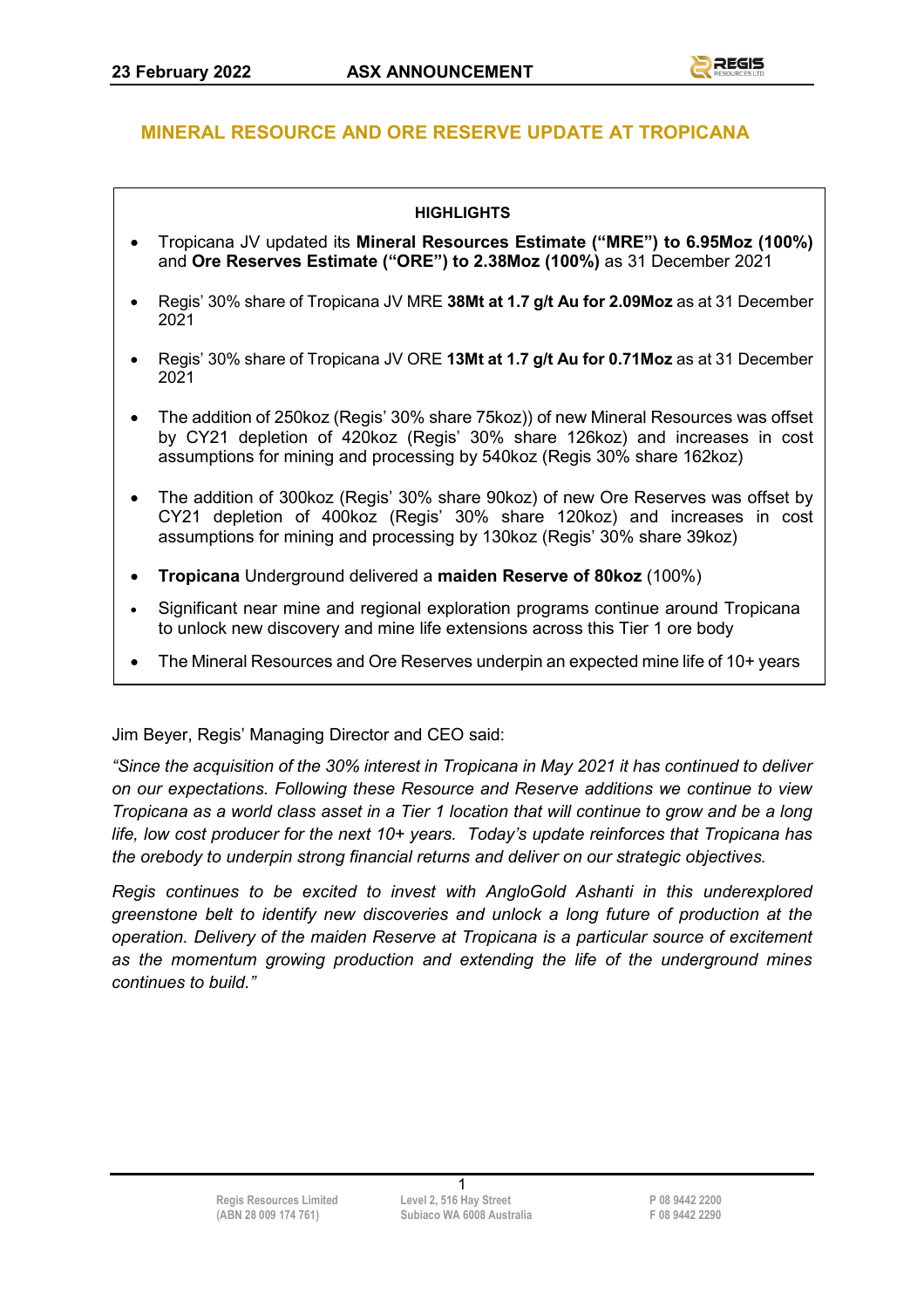|                    |                        | Mineral Resources - Tropicana Gold Mine (100%) |                            |                            |
|--------------------|------------------------|------------------------------------------------|----------------------------|----------------------------|
| <b>Estimate</b>    | <b>JORC Class</b>      | <b>Tonnes</b><br>(Mt)                          | <b>Gold Grade</b><br>(g/t) | <b>Gold Metal</b><br>(Moz) |
| <b>Open Pit</b>    | Measured               | 7.5                                            | 1.5                        | 0.36                       |
|                    | Indicated              | 42.1                                           | 1.5                        | 1.98                       |
|                    | Inferred               | 1.3                                            | 1.0                        | 0.04                       |
|                    | <b>Subtotal</b>        | 51.0                                           | 1.5                        | 2.38                       |
| <b>Underground</b> | Measured               | 8.2                                            | 2.8                        | 0.74                       |
|                    | Indicated              | 4.4                                            | 3.0                        | 0.43                       |
|                    | Inferred               | 32.6                                           | 2.6                        | 2.76                       |
|                    | <b>Subtotal</b>        | 45.2                                           | 2.7                        | 3.93                       |
| <b>Stockpiles</b>  | Measured               | 30.0                                           | 0.7                        | 0.63                       |
| <b>Total</b>       | Measured               | 45.7                                           | 1.2                        | 1.74                       |
|                    | Indicated              | 46.5                                           | 1.6                        | 2.41                       |
|                    | <b>Inferred</b>        | 34.0                                           | 2.6                        | 2.80                       |
|                    | <b>Tropicana Total</b> | 126.2                                          | 1.7                        | 6.95                       |
|                    | Tropicana (30%)        | 37.9                                           | 1.7                        | 2.09                       |

Tropicana Mineral Resources as at 31 December 2021 are as follows:

- Open pit block cut-offs are >0.3g/t Au for oxide and transitional, otherwise >0.4g/t Au for fresh using the regularised LUC model
- The CY21 underground MRE estimate was reported using Ordinary Kriged with a cut-off of >1.7g/t Au
- Some totals and averages are affected by rounding
- The MRE is notionally inclusive of ORE for CY21

|                    |                        | Ore Reserves - Tropicana Gold Mine (100%) |                            |                            |  |
|--------------------|------------------------|-------------------------------------------|----------------------------|----------------------------|--|
| <b>Estimate</b>    | <b>JORC Class</b>      | Tonnes<br>(Mt)                            | <b>Gold Grade</b><br>(g/t) | <b>Gold Metal</b><br>(Moz) |  |
| <b>Open Pit</b>    | Proved                 | 4.5                                       | 2.0                        | 0.29                       |  |
|                    | Probable               | 22.3                                      | 2.0                        | 1.41                       |  |
|                    | <b>Subtotal</b>        | 26.8                                      | 2.0                        | 1.7                        |  |
| <b>Underground</b> | Proved                 | 3.1                                       | 2.9                        | 0.29                       |  |
|                    | Probable               | 0.4                                       | 3.4                        | 0.04                       |  |
|                    | <b>Subtotal</b>        | 3.5                                       | 2.9                        | 0.33                       |  |
| <b>Stockpiles</b>  | Proved                 | 12.7                                      | 0.9                        | 0.35                       |  |
| <b>Total</b>       | Proved                 | 20.3                                      | 1.4                        | 0.92                       |  |
|                    | Probable               | 22.7                                      | 2.0                        | 1.46                       |  |
|                    | <b>Tropicana Total</b> | 43.1                                      | 1.7                        | 2.38                       |  |
|                    | Tropicana (30%)        | 12.9                                      | 1.7                        | 0.71                       |  |

Tropicana Ore Reserves as at 31 December 2021 are as follows:

• Open pit ORE block cut-off >0.7g/t Au for fresh rock, otherwise >0.6g/t Au; Underground ORE block cut-off 2.7g/t Au in Boston Shaker and 2.1 g/t in Tropicana.

• Some totals and averages are affected by rounding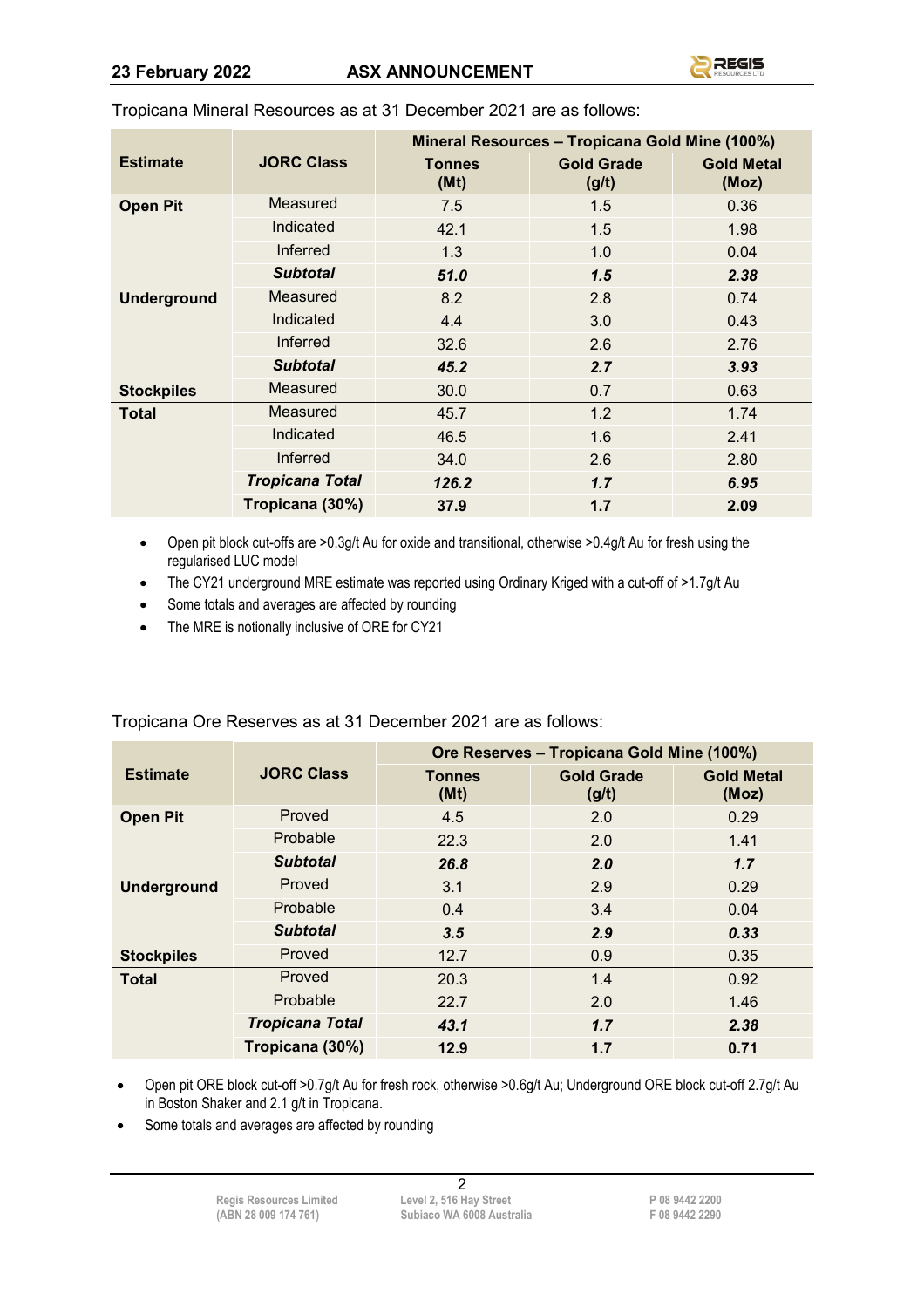### **Foreign exchange and metal prices**

Metal prices and the foreign exchange (FX) rate between the Australian dollar (A\$) and United States dollar (US\$) are critical for the economic evaluation and reporting of OREs and MREs and for establishing reporting cut-offs.

AngloGold Ashanti Australia determines the Tropicana gold price and FX assumptions as per the table below:

|                    |           | <b>Price or FX</b> |            |  |
|--------------------|-----------|--------------------|------------|--|
| <b>Year Ending</b> | Unit      | <b>MRE</b>         | <b>ORE</b> |  |
| 31 December 21     | US\$/oz   | 1,500              | 1,200      |  |
|                    | A\$/oz    | 2,072              | 1,633      |  |
|                    | <b>FX</b> | 0.72               | 0.74       |  |

Regis will release the full company Reserve and Resource in June quarter 2022.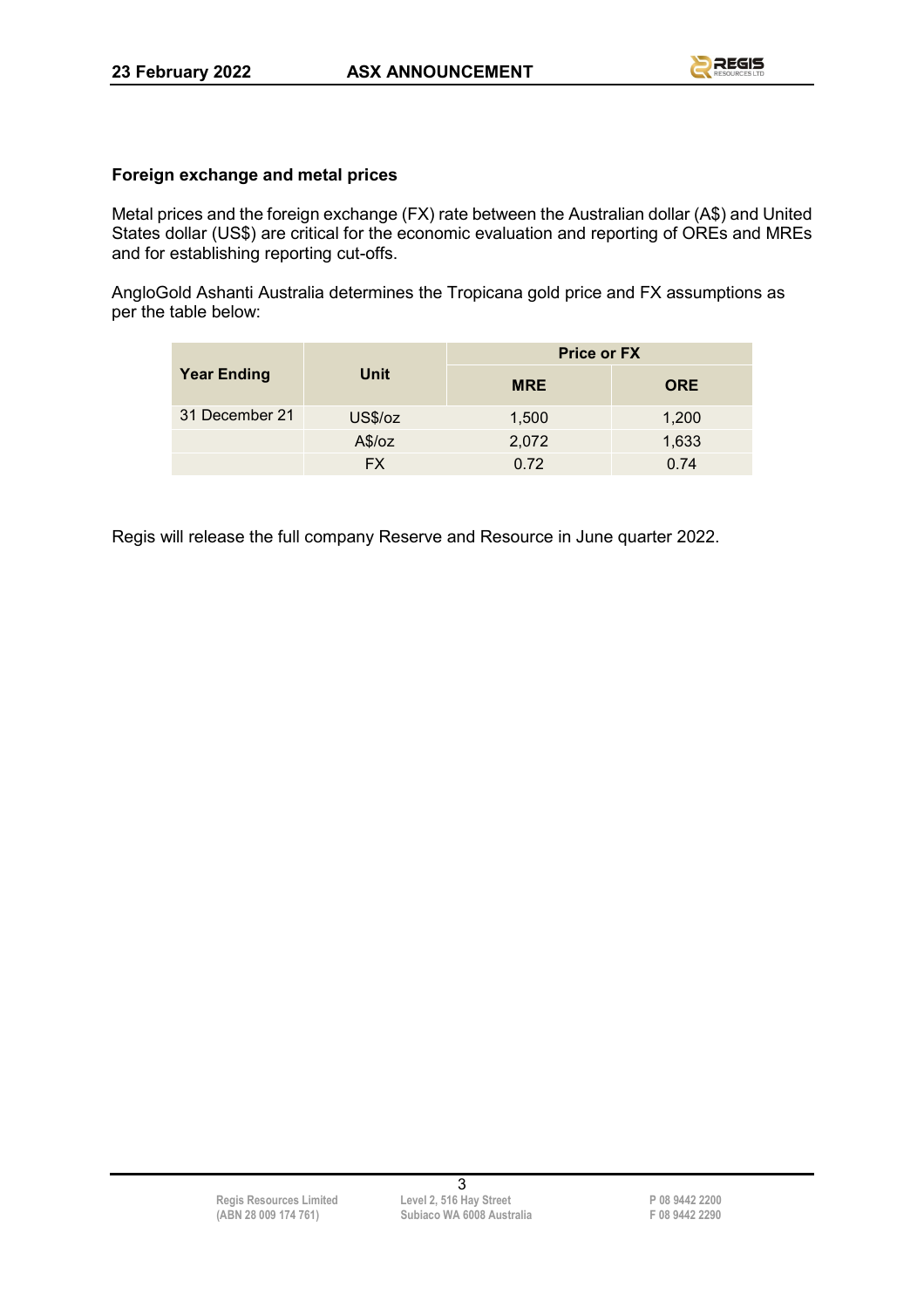

#### **Competent Persons Statement**

The table below is a listing of the names of the Competent Persons who are taking responsibility for reporting Regis' results and estimates. This Competent Person listing includes details of professional memberships, professional roles, and the reporting activities for which each person is accepting responsibility for the accuracy and veracity of Regis' results and estimates. Each Competent Person in the table below has provided Regis with a sign-off for the relevant information provided by each contributor in this report.

|  |  | Competent Persons for JORC Code 2012 reportable results and estimates |  |
|--|--|-----------------------------------------------------------------------|--|
|--|--|-----------------------------------------------------------------------|--|

|                      |                                    |                         | <b>Professional Association</b> |               |                                             |                                       |
|----------------------|------------------------------------|-------------------------|---------------------------------|---------------|---------------------------------------------|---------------------------------------|
| Code                 | <b>Activity</b>                    | <b>Competent Person</b> | <b>Membership</b>               | <b>Number</b> | Role                                        | <b>Activity</b><br>responsibility     |
| F                    | <b>Mineral</b><br><b>Resources</b> | <b>Fraser Clark</b>     | AusIMM                          | 226390        | Manager Mine<br>Geology (AGAA)              | Tropicana estimates                   |
| G, H<br>Ore Reserves |                                    | Joanne Endersbee        | AusIMM                          | 334537        | Manager<br>Integrated<br>Planning<br>(AGAA) | Tropicana open pit<br>estimates       |
|                      |                                    | Glenn Reitsema          | AusIMM                          | 228391        | Senior Planning<br>Engineer<br>(AGAA)       | Tropicana<br>underground<br>estimates |

• MAusIMM = Member of the Australasian Institute of Mining and Metallurgy and MAIG/RPGeo = Member of the Australian Institute of Geoscientists and Registered Professional Geoscientist.

• Information in this report that relates to Mineral Resources or Ore Reserves is based on the information compiled by the relevant Competent Persons and activities listed above.

• All AGAA personnel are full time employees of AGAA.

### **Forward Looking Statements**

This ASX announcement may contain forward looking statements that are subject to risk factors associated with gold exploration, mining and production businesses. It is believed that the expectations reflected in these statements are reasonable but they may be affected by a variety of variables and changes in underlying assumptions which could cause actual results or trends to differ materially, including but not limited to price fluctuations, actual demand, currency fluctuations, drilling and production results, Reserve estimations, loss of market, industry competition, environmental risks, physical risks, legislative, fiscal and regulatory changes, economic and financial market conditions in various countries and regions, political risks, project delay or advancement, approvals and cost estimates.

Forward-looking statements, including projections, forecasts and estimates, are provided as a general guide only and should not be relied on as an indication or guarantee of future performance and involve known and unknown risks, uncertainties and other factors, many of which are outside the control of Regis Resources Ltd. Past performance is not necessarily a guide to future performance and no representation or warranty is made as to the likelihood of achievement or reasonableness of any forward looking statements or other forecast.

This announcement has been authorised for release to the ASX by the Board of Directors of Regis Resources.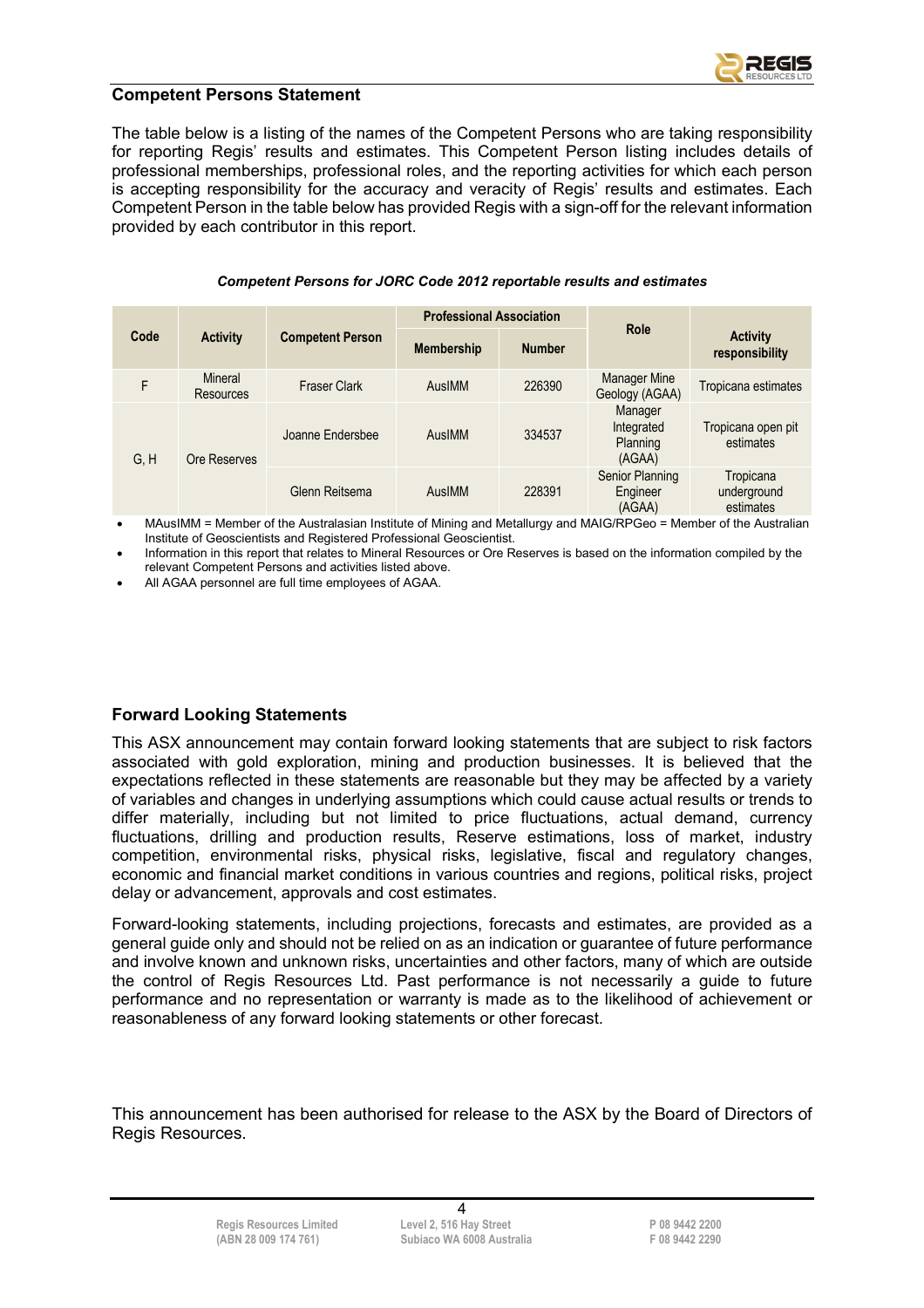|                                                         | <b>SECTION 1 - TROPICANA - SAMPLING AND DATA</b>                                                                                                                                                                                                                                                                                                                                                                                                                                                                                                                                                                                                                                                                                                                                                                                                                                                                                                                                                                                                                                                                                                                                                                                                                                                                                                                                                                                                                       |
|---------------------------------------------------------|------------------------------------------------------------------------------------------------------------------------------------------------------------------------------------------------------------------------------------------------------------------------------------------------------------------------------------------------------------------------------------------------------------------------------------------------------------------------------------------------------------------------------------------------------------------------------------------------------------------------------------------------------------------------------------------------------------------------------------------------------------------------------------------------------------------------------------------------------------------------------------------------------------------------------------------------------------------------------------------------------------------------------------------------------------------------------------------------------------------------------------------------------------------------------------------------------------------------------------------------------------------------------------------------------------------------------------------------------------------------------------------------------------------------------------------------------------------------|
| <b>JORC Criteria</b>                                    | <b>Explanation</b>                                                                                                                                                                                                                                                                                                                                                                                                                                                                                                                                                                                                                                                                                                                                                                                                                                                                                                                                                                                                                                                                                                                                                                                                                                                                                                                                                                                                                                                     |
| Sampling<br>techniques                                  | • AngloGold Ashanti Australia Pty Ltd (AGAA) has used drilling and subsampling of the cuttings or cores as the data basis for the<br>Mineral Resource estimates (MREs) of the Tropicana deposits. Details are given in the following subsection of this Table 1<br>section.<br>• Drill hole spacings range from 25mE by 25mN (mine) grids to 100mE by 100mN grids. Most of the open pit MRE is drilled on a<br>25mE by 25mN or 50mE x 50mN grid.<br>The Boston Shaker underground MRE is drilled at 50mE by 25mN in the upper levels and up to 100m by 100m at deeper levels.<br>٠<br>The Tropicana underground MRE is drilled to 25m x 25m spacing in the upper levels, and up to 100m by 100m at deeper levels<br>٠<br>The underground MRE down-plunge extensions of Havana Deeps have been tested using a 100 by 100m grid. Deep >800m<br>٠<br>deep step-out holes have been drilled on nominal ~200 by 100m to test the high-grade mineralisation of Havana Deeps.<br>All holes drilled from surface are drilled plunging towards the west to intersect the east dipping mineralised zones at a high<br>angle. Holes drilled from underground are generally drilled from the hanging-wall.                                                                                                                                                                                                                                                                         |
|                                                         |                                                                                                                                                                                                                                                                                                                                                                                                                                                                                                                                                                                                                                                                                                                                                                                                                                                                                                                                                                                                                                                                                                                                                                                                                                                                                                                                                                                                                                                                        |
| <b>Drilling</b><br>techniques                           | Reverse circulation (RC) percussion drilling using face-sampling bits (5% inch or 133mm diameter) have been used to collect<br>samples from the shallower (up-dip) part of the deposits with a nominal maximum RC depth of ~150m.<br>• Diamond core drilling (DD) has been used for deeper holes, with diamond tails drilled from RC pre-collars. To control the<br>deviation of deep DD holes drilled since 2011, many of these holes were drilled from short ~60m RC pre-collars or using<br>63.5mm (HQ) diameter core from surface.<br>• Diamond core drilling for MRE definition is predominantly 47.6mm (NQ) diameter core, with a lesser number of holes drilled for<br>collection of metallurgical and/or geotechnical data using 63.5mm (HQ2, HQ3) or 85mm (PQ) core diameters.<br>In fresh rock, cores are oriented wherever possible for collection of structural data. Prior to 2009, core orientations are made<br>using the EzyMark tool with the Reflex Ace Tool replacing the system in later drilling programs.                                                                                                                                                                                                                                                                                                                                                                                                                                        |
| <b>Drill sample</b><br>recovery                         | • RC recovery:<br>Prior to 2008 semi-quantitative assessment was made regarding RC sample recovery with recovery visually estimated as<br>25%, 50%, 75% or 100% of the expected volume of a 1m drilling interval.<br>Since 2008, AGAA has implemented quantitative measure on every 25 <sup>th</sup> interval where the masses of the sample splits are<br>-<br>recorded and compared to the theoretical mass of the sampling interval for the rock type being drilled.<br>AGAA found that overall RC recovery in the regolith was >80% and total recovery in fresh rock.<br>• DD recovery:<br>DD recovery has been measured as a percentage of the total length of core recovered compared to the drill interval.<br>Core recovery is consistently high in fresh rock with minor losses occurring in heavily fractured ground or for DD in the<br>regolith.<br>• The main methods to maximise recovery have been recovery monitoring as described above and DD below a ~150m depth.<br>• No relationship exists between sample recovery and grade and the Competent Person considers that grade and sample biases<br>due to the preferential loss or gain of fine or course material are unlikely.                                                                                                                                                                                                                                                                    |
| Logging                                                 | • RC cuttings and DD cores have been logged geologically and geotechnically with reference to AGAA's logging standard library,<br>to levels of detail that support MRE work, Ore Reserve estimation (ORE) and metallurgical studies.<br>Qualitative logging includes codes for lithology, regolith, and mineralisation for both RC and DD samples, with sample quality<br>data recorded for RC such as moisture, recovery, and sub-sampling methods.<br>DD cores are photographed, qualitatively and structurally logged with reference to orientation measurements where available.<br>$\bullet$<br>Geotechnical quantitative logging includes QSI, RQD, matrix and fracture characterisation.<br>The total lengths of all drill holes have been logged.<br>٠                                                                                                                                                                                                                                                                                                                                                                                                                                                                                                                                                                                                                                                                                                         |
| Sub-sampling<br>techniques and<br>sample<br>preparation | • $RC - Primary$ splitting:<br>Prior to 2007, RC samples were collected from the RC cyclone stream using a tiered riffle splitter. From 2007, a static cone<br>splitter was introduced and replaced the use of riffles splitting on all rigs.<br>The RC sampling interval is generally 1m but from 2016, 2m intervals were introduced for RC pre-collar holes.<br>The splitters collected a $\sim$ 12% split from the primary lot with two 12% splits collected – the first for laboratory submission<br>and second as a reference or replicate.<br>Most samples were collected dry with <2% of samples recorded as being split in moist or wet state.<br>The main protocol to ensure the RC samples were representative of the material being collected was monitoring of sample<br>-<br>recovery and collection and assay of replicate samples.<br>• DD - Primary sample:<br>DD cores are collected of intervals determined by geological boundaries but generally targeting a 1m length<br>-<br>All NQ cores have been half-core sampled with the core cut longitudinally with a wet diamond blade.<br>A few of the DD whole cores have been sampled from HQ3 cores drilled to twin RC holes in the regolith or for geotechnical<br>or metallurgical testing.<br>In 2005, some 1,150m of cores drilled in the oxide zone were chisel split rather than wet-cut, but this poorer sub-sampling<br>represents <0.01% of the core drilled.<br>• Laboratory preparation: |

× and the state of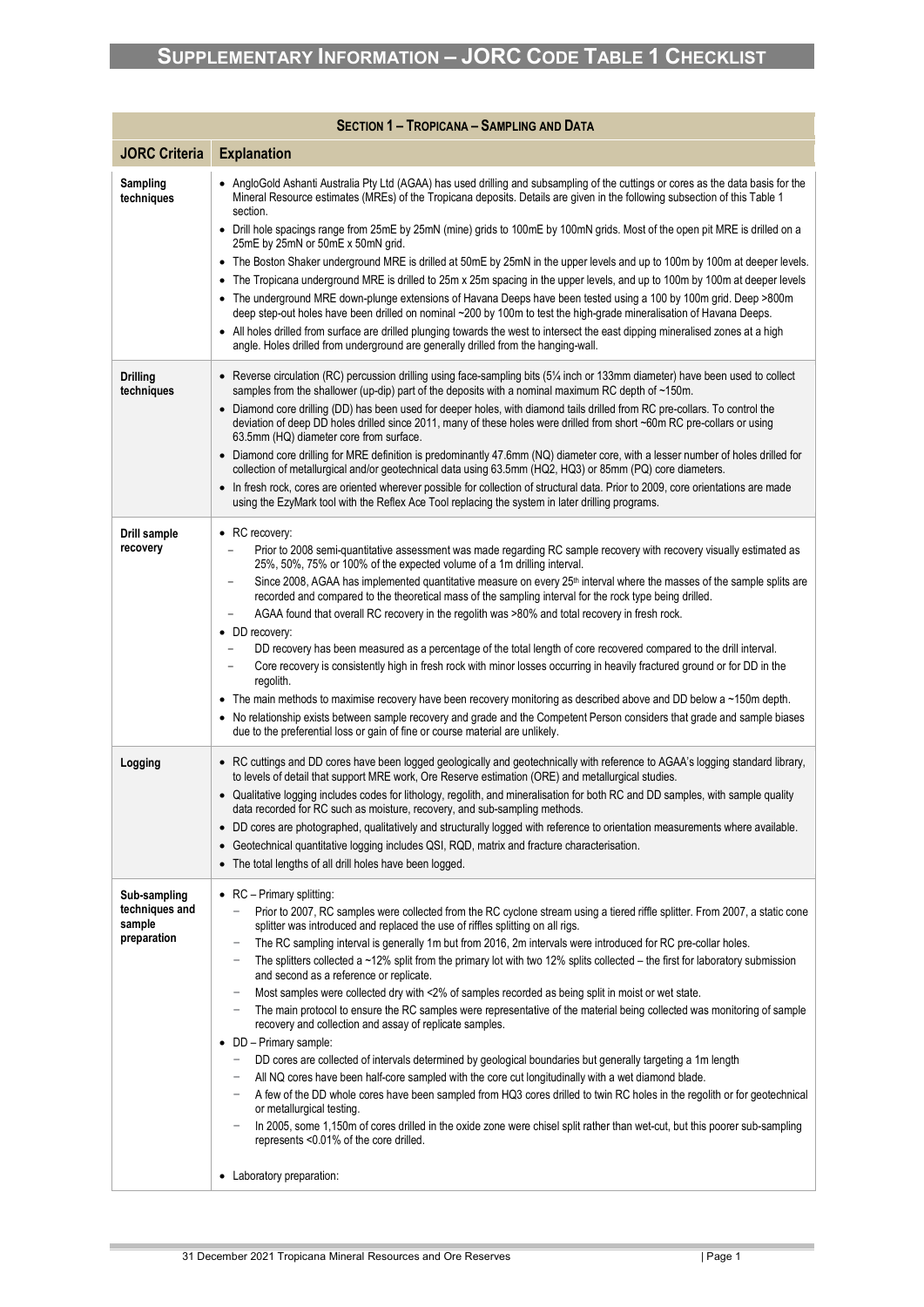|                                        | <b>SECTION 1 - TROPICANA - SAMPLING AND DATA</b>                                                                                                                                                                                                                                                                                                                                                    |
|----------------------------------------|-----------------------------------------------------------------------------------------------------------------------------------------------------------------------------------------------------------------------------------------------------------------------------------------------------------------------------------------------------------------------------------------------------|
| <b>JORC Criteria</b>                   | <b>Explanation</b>                                                                                                                                                                                                                                                                                                                                                                                  |
|                                        | Sample preparation has taken place at three laboratories since commencement of MRE definition drilling including SGS<br>Perth (pre- 2006), Genalysis Perth (2006 to April 2016) and SGS (Tropicana Gold Mine) TGM onsite laboratory (2015<br>Boston Shaker samples and post-April 2016 to December 2017 samples), and SGS Perth and SGS TGM from January<br>2018 onwards.                           |
|                                        | RC samples are oven dried then pulped in a mixer mill to a particle size distribution (PSD) of 90% passing 75 µm before<br>subsampling for fire assay.                                                                                                                                                                                                                                              |
|                                        | SGS prepared DD half-core samples by jaw-crushing then pulverisation of the whole crushed lot to a PSD of 90% passing<br>75 μm. A 50g subsample of the pulp was then collected for fire assay.                                                                                                                                                                                                      |
|                                        | Genalysis prepared the samples in a 'Boyd' crusher rotary splitter combo with nominally 2.5kg half-core lots crushed to<br><3mm then rotary split to ~1 kg before pulverisation and sub-sampling for fire assay.                                                                                                                                                                                    |
|                                        | At SGS Tropicana laboratory samples are processed in automated sample preparation system, where samples are<br>crushed in a Boyd crusher to a PSD of 90% passing 2mm then subsampled using a linear sample divider to ~1kg. Samples<br>with mass <800g are pulped in a LM2 mill to a PSD of 75 microns before sub-sampling for fire assay.                                                          |
|                                        | From May 2016, a jaw crusher has been used to crush half-core samples to a PSD of 100% passing 6mm allowing for core<br>preparation at the SGS Tropicana laboratory.                                                                                                                                                                                                                                |
|                                        | • Quality controls for representativity:                                                                                                                                                                                                                                                                                                                                                            |
|                                        | SGS inserted blanks and standards at a 1:20 frequency in every batch with a duplicate pulp collected for assay every 20 <sup>th</sup><br>sample. Further replicates were also completed at a 1:20 frequency in a random manner.                                                                                                                                                                     |
|                                        | Sieve checks were completed on 5% of samples to monitor PSD compliance.<br>Genalysis inserted blanks and standards in every batch and a replicate pulp was collected for assay on every 25th sample                                                                                                                                                                                                 |
|                                        | and 6% of each batch was randomly selected for replicate analysis. Sieve checks were completed on 5% of samples to<br>monitor PSD compliance.                                                                                                                                                                                                                                                       |
|                                        | - Tropicana laboratory use barren basalt and quartz to clean equipment between routine samples.                                                                                                                                                                                                                                                                                                     |
|                                        | • Sample size versus grain size:<br>No specific heterogeneity tests have been completed but the sample sizes collected are consistent with industry standards                                                                                                                                                                                                                                       |
|                                        | for the style of mineralisation under consideration.                                                                                                                                                                                                                                                                                                                                                |
|                                        | A 2008 sampling variability study found that 72% of the gold in the samples tested was in size fraction <300 µm, and that<br>repeated sampling of the same lot have very low variance between replicates.                                                                                                                                                                                           |
| <b>Quality of assay</b><br>data and    | • No geophysical tools have been used to determine any element concentrations material to the MRE.                                                                                                                                                                                                                                                                                                  |
| laboratory tests                       | • All MRE prepared pulps have undergone 50g fire assay, which is considered a total assay for gold.                                                                                                                                                                                                                                                                                                 |
|                                        | • All laboratories have used industry-standard quality control procedures with standards used to monitor accuracy, replicate assay<br>to monitor precision, blanks to monitor potential cross contamination and sieve tests to monitor PSD compliance.                                                                                                                                              |
|                                        | • AGAA has also used other 'umpire' laboratories to monitor accuracy including Genalysis Perth (prior to November 2006 and<br>2016 and to June 2017), SGS Laboratory (from November 2006 to August 2007, June 2017 to June 2019) and ALS Perth (since<br>August 2007), with these check assaying campaigns coinciding with each MRE update. All check assay results have been<br>deemed acceptable. |
|                                        | • AGAA has reviewed the quality sample results on a batch by batch and monthly basis and has found that the overall<br>performance of the laboratories used for MRE samples is satisfactory.                                                                                                                                                                                                        |
| <b>Verification of</b><br>sampling and | • Significant drill hole intersections of mineralisation are routinely verified by AGAA's senior geological staff and have also been<br>inspected by several independent auditors as described further below.                                                                                                                                                                                       |
| assaying                               | • Twin holes have been drilled to compare results from RC and DD drilling with the DD results confirming that there is no material<br>down hole smearing of grades in the nearby RC drilling and sampling.                                                                                                                                                                                          |
|                                        | • All logging and sample data was captured digitally in the field using Field Marshall Software, prior to upgrade to Micromine's<br>Geobank database in 2016. Data is downloaded daily to the Tropicana Exploration Database (Datashed) and checked for<br>accuracy, completeness and structure by the field personnel.                                                                             |
|                                        | • Assay data is merged electronically from the laboratories into a central Datashed database, with information verified spatially in<br>Vulcan software. AGAA maintains standard work procedures for all data management steps.                                                                                                                                                                     |
|                                        | • An assay importing protocol has been set up to ensure quality samples are checked and accepted before data can be loaded<br>into the assay database                                                                                                                                                                                                                                               |
|                                        | • All electronic data is routinely backed up to AGAA's server in Perth and provided to RRL via FTP transfer.                                                                                                                                                                                                                                                                                        |
|                                        | • There have been no adjustments or scaling of assay data except for setting below detection limit values to half detection for<br>MRE work.                                                                                                                                                                                                                                                        |

**Contract Contract**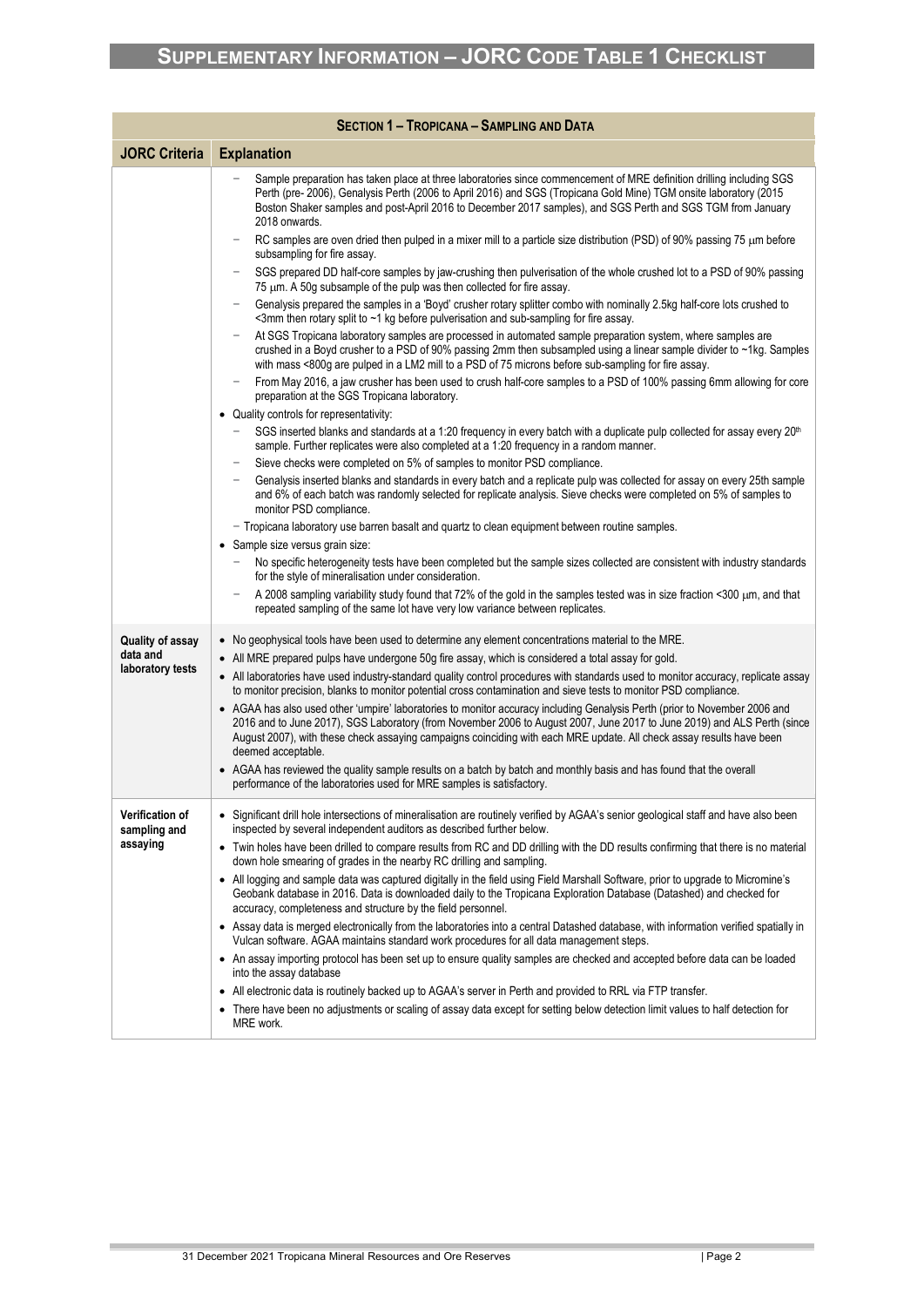|                                                            | <b>SECTION 1 - TROPICANA - SAMPLING AND DATA</b>                                                                                                                                                                                                               |
|------------------------------------------------------------|----------------------------------------------------------------------------------------------------------------------------------------------------------------------------------------------------------------------------------------------------------------|
| <b>JORC Criteria</b>                                       | <b>Explanation</b>                                                                                                                                                                                                                                             |
| Location of data                                           | • All completed drill hole collar locations of surface holes have been measured using real time kinematic global positioning (RTK)<br>GPS) equipment, which was connected to the state survey mark (SSM) network.                                              |
| points                                                     | • The grid system is GDA94 Zone 51 using AHD elevation datum.                                                                                                                                                                                                  |
|                                                            | • Prior to 2007, drill hole path surveys have been completed on all holes using 'Eastman' single shot camera tools. Down hole<br>gyro tools were used for all drilling post 2007.                                                                              |
|                                                            | • A digital terrain model was prepared by Whelan's Surveyors of Kalgoorlie from aerial photography flown in 2007, which has<br>been supplemented with collar data surveyed using RTK GPS. This model is considered to have centimetre-scale accuracy.          |
|                                                            | • The MRE and ORE are on a local Tropicana Gold Mine grid (TMG), which is derived by a two-point transform from Map Grid<br>Australia (MGA) and Australian Height Datum (AHD) as follows:                                                                      |
|                                                            | Point 1:<br>$\qquad \qquad -$                                                                                                                                                                                                                                  |
|                                                            | MGA Zone 51: 617.762.61mE = TMG: 50,000.00mE<br>٠<br>MGA Zone 51: 6,727,822.78mN = TMG: 95,000.00mN<br>ш                                                                                                                                                       |
|                                                            | AHD elevation = TMG: MGA elevation + 2,000m<br>ш                                                                                                                                                                                                               |
|                                                            | Point 2:                                                                                                                                                                                                                                                       |
|                                                            | MGA Zone 51: 688,473.50mE = TMG: 50,000.00mE<br>٠                                                                                                                                                                                                              |
|                                                            | MGA Zone 51: 6,798,533.48mN = TMG: 195,000.00mN<br>ш<br>AHD elevation = TMG: MGA elevation + 2,000m<br>ш                                                                                                                                                       |
|                                                            |                                                                                                                                                                                                                                                                |
| Data spacing and<br>distribution                           | The drill hole spacing used to define MREs nominally ranges from 25mN by 25mE to 100mN by 100mE (local grid) over<br>$\bullet$<br>most of the MRE area.                                                                                                        |
|                                                            | Most of the open pit MRE has been tested on a 50mN by 50mE grid with closer spaced 25mN by 25mE patterns in the<br>$\bullet$<br>upper parts of the deposit.                                                                                                    |
|                                                            | Open pit grade control is completed on a 12mN by 12mE pattern.<br>$\bullet$                                                                                                                                                                                    |
|                                                            | Underground grade control is completed on a 12.5mN by 12.5mE pattern.<br>$\bullet$<br>The Boston Shaker underground MRE is drilled at 50mN by 25mE in the upper levels and out to 100mN by 100mE at<br>$\bullet$                                               |
|                                                            | deeper levels.                                                                                                                                                                                                                                                 |
|                                                            | The Tropicana underground MRE is drilled to 25m x 25m spacing in the upper levels, and up to 100m by 100m at deeper<br>٠<br>levels                                                                                                                             |
|                                                            | The Havana Deeps underground MRE has been drilled at 50mN by 25mE pattern in the upper area and out to 100mN by<br>$\bullet$<br>100mE at deeper levels.                                                                                                        |
|                                                            | Down-hole sample intervals are typically 1m, with 2m compositing applied for MRE work.<br>٠                                                                                                                                                                    |
|                                                            | The Competent Person considers that these data spacings are sufficient to establish the degree of geological and grade<br>$\bullet$<br>continuity appropriate for the MRE and ORE estimation procedures, and the JORC Code classifications applied.            |
| <b>Orientation of</b><br>data in relation to<br>geological | • Most drill holes are oriented to intersect the shallowly east dipping mineralisation at a high angle and as such, the Competent<br>Person considers that a grade bias due to the orientation of data in relation to geological structure is highly unlikely. |
| structure                                                  |                                                                                                                                                                                                                                                                |
| Sample security                                            | • The chain-of-sample custody is managed by AGAA. Samples are collected in uniquely barcoded calico bags, which are then<br>accumulated into polywoven bags for transport from the collection site.                                                            |
|                                                            | • The accumulated samples are then loaded into wooden crates and road hauled to the respective laboratories (Perth) or<br>processed onsite at the TGM laboratory.                                                                                              |
|                                                            | • Sample dispatches are prepared by the field personnel using a database system linked to the drill hole data.                                                                                                                                                 |
|                                                            | • Sample dispatch sheets are verified against samples received at the laboratory and any issues such as missing samples and so<br>on are resolved before sample preparation commences.                                                                         |
|                                                            | The Competent Person considers that the likelihood of deliberate or accidental loss, mix-up or contamination of samples is very<br>$\bullet$<br>low.                                                                                                           |
| <b>Audits or reviews</b>                                   | • Field quality control data and assurance procedures are reviewed on a daily, monthly and quarterly basis by AGAA's field<br>personnel and senior geological staff.                                                                                           |
|                                                            | • The field quality control and assurance of the sampling was audited by consultant Quantitative Geoscience in 2007 and 2009.<br>The conclusion of the audit was that the data was suitable for MRE work.                                                      |
|                                                            | In 2017, MRE consultants from Optiro reviewed data collections and assay quality as part of an MRE review and found no<br>material issues.                                                                                                                     |
|                                                            | • In 2021, MRE consultants from SRK reviewed data collections and assay quality as part of an MRE review and found no<br>material issues.                                                                                                                      |

× and the state of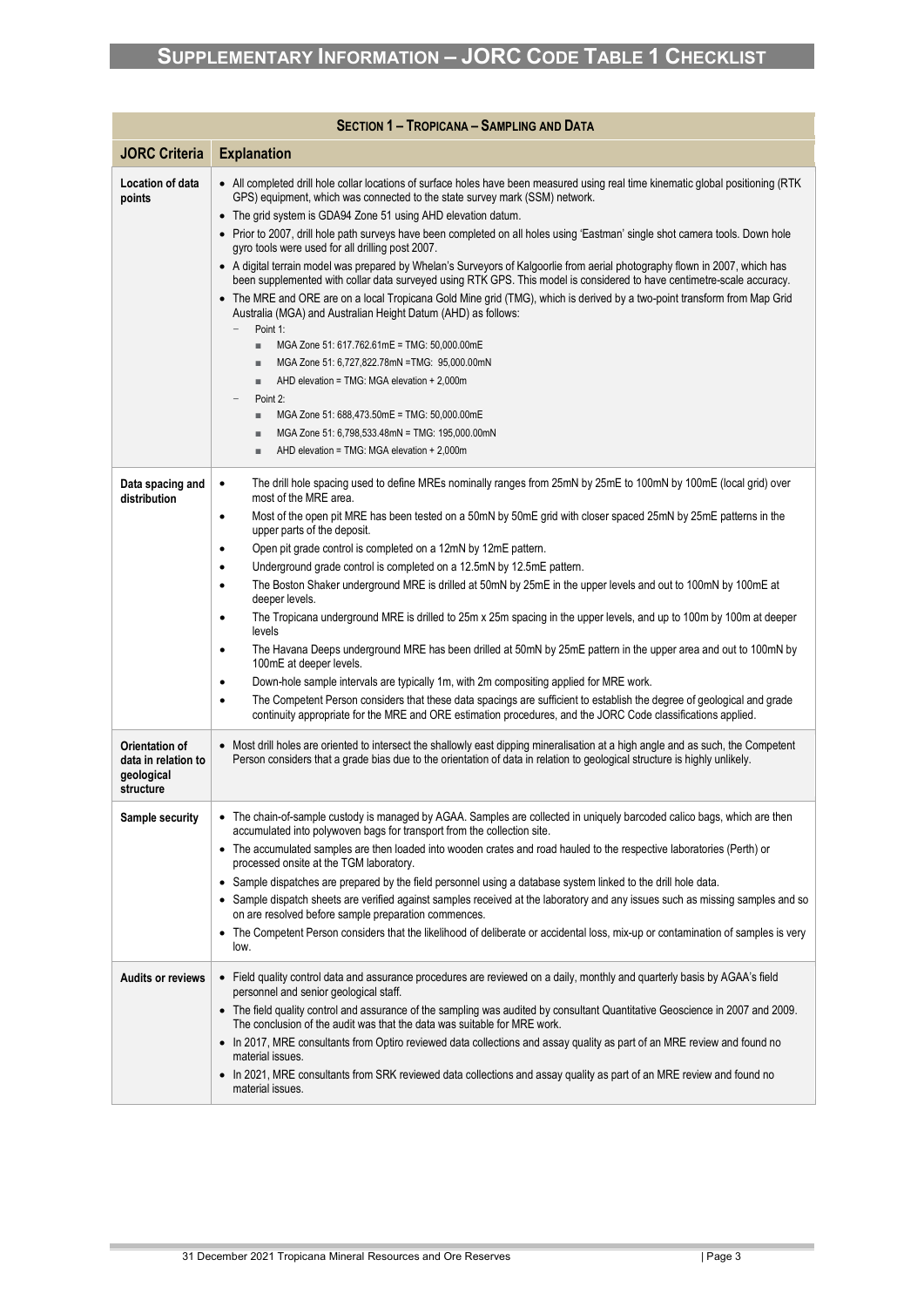| <b>SECTION 2 - TROPICANA JV - EXPLORATION RESULTS</b>                       |                                                                                                                                                                                                                                                                                                                                                                                                                                                                                                                                                                                                                                                                                                                                                                                                                                                                                                                                                                                                                                                                                                                                                                                                                                                                                                                                                                                                                                                                    |  |
|-----------------------------------------------------------------------------|--------------------------------------------------------------------------------------------------------------------------------------------------------------------------------------------------------------------------------------------------------------------------------------------------------------------------------------------------------------------------------------------------------------------------------------------------------------------------------------------------------------------------------------------------------------------------------------------------------------------------------------------------------------------------------------------------------------------------------------------------------------------------------------------------------------------------------------------------------------------------------------------------------------------------------------------------------------------------------------------------------------------------------------------------------------------------------------------------------------------------------------------------------------------------------------------------------------------------------------------------------------------------------------------------------------------------------------------------------------------------------------------------------------------------------------------------------------------|--|
| <b>JORC Criteria</b>                                                        | <b>Explanation</b>                                                                                                                                                                                                                                                                                                                                                                                                                                                                                                                                                                                                                                                                                                                                                                                                                                                                                                                                                                                                                                                                                                                                                                                                                                                                                                                                                                                                                                                 |  |
| <b>Mineral tenement</b><br>and land tenure<br>status                        | • The TGM MREs are located wholly within WA mining lease M39/1096, which commenced on 11 March 2015 and has a term of<br>21 years (expiry 10 March 2036).<br>• TGM in a joint venture between AGAA (70%, Manager and Operator) and AFB Resources Pty Ltd a subsidiary of Regis<br>Resources Ltd (RRL, 30%).<br>• Gold production is subject to WA State royalties of 2.5% of the value of gold produced.<br>• The Competent Person has confirmed that there are no material issues relating to native title or heritage, historical sites,<br>wilderness or national parks, or environmental settings.<br>• The tenure is secure at the time of reporting and there are no known impediments to exploitation of the MRE and ORE and on-<br>going exploration of the mining lease.                                                                                                                                                                                                                                                                                                                                                                                                                                                                                                                                                                                                                                                                                  |  |
| <b>Exploration done</b><br>by other parties                                 | • AGAA entered a joint venture (JV) with IGO in early 2002 with the main target of interest being a Western Mining Corporation<br>(WMC) gold soil anomaly of 31ppb, which was reporting in a WA government open file report. All exploration activities since<br>2002 have been managed by AGAA, with exploration strategy and results shared with the JV partner.<br>• Prior to the 2002 JV, the WMC soil sampling program was the only known exploration activity and the only dataset available<br>were WA government regional magnetic and gravity data.                                                                                                                                                                                                                                                                                                                                                                                                                                                                                                                                                                                                                                                                                                                                                                                                                                                                                                       |  |
| Geology                                                                     | • TGM is on the western margin of a 700km long magnetic feature that is interpreted to be the collision suture zone between the<br>Archean age Yilgarn Craton to the west and the Proterozoic age Albany-Fraser Orogen to the east of this feature. The gold<br>deposits are hosted by a package of Archean age high metamorphic grade gneissic rocks.<br>• Four distinct structural domains have been identified - Boston Shaker, Tropicana, Havana and Havana South, which represent<br>the same mineral deposit disrupted by northeast striking faults that post-date the mineralisation.<br>• The gold mineralisation is hosted by a shallowly southwest dipping sequence of quartz-feldspar gneiss, amphibolite, granulite<br>and meta-sedimentary chert lithologies.<br>• The gold mineralisation is concentrated in a 'favourable horizon' of quartz-feldspar gneiss, with a footwall of garnet gneiss,<br>amphibolite or granulite.<br>• Mineralisation is characterised by pyrite disseminations, bands and crackle veins within altered quartz-feldspar gneiss. Higher<br>grades are associated with close-spaced veins and sericite and biotite alteration.<br>Mineralisation presents as stacked higher grade lenses within a low-grade alteration envelope.<br>$\bullet$<br>• Geological studies suggest the mineralisation is related to shear planes that post-date the development of the main gneissic<br>fabric and metamorphic thermal maximum. |  |
| Drill hole<br>information                                                   | • A summary of the many holes used to prepare the MRE is not practical for this public report.<br>• The MRE gives a best-balanced view of all the drill hole information.                                                                                                                                                                                                                                                                                                                                                                                                                                                                                                                                                                                                                                                                                                                                                                                                                                                                                                                                                                                                                                                                                                                                                                                                                                                                                          |  |
| Data aggregation<br>methods                                                 | • No drill hole intercepts are reported.                                                                                                                                                                                                                                                                                                                                                                                                                                                                                                                                                                                                                                                                                                                                                                                                                                                                                                                                                                                                                                                                                                                                                                                                                                                                                                                                                                                                                           |  |
| Relationship<br>between<br>mineralisation<br>width and<br>intercept lengths | • All MRE drilling intersects the mineralisation at a high angle and as such approximates true thicknesses in most cases.                                                                                                                                                                                                                                                                                                                                                                                                                                                                                                                                                                                                                                                                                                                                                                                                                                                                                                                                                                                                                                                                                                                                                                                                                                                                                                                                          |  |
| Diagrams                                                                    | • RRL has included representative diagrams in the main body of the report and prior ASX public reports.                                                                                                                                                                                                                                                                                                                                                                                                                                                                                                                                                                                                                                                                                                                                                                                                                                                                                                                                                                                                                                                                                                                                                                                                                                                                                                                                                            |  |
| <b>Balanced</b><br>reporting                                                | • The MRE is based on all available data and as such provides the best-balanced view of the TGM gold deposits.                                                                                                                                                                                                                                                                                                                                                                                                                                                                                                                                                                                                                                                                                                                                                                                                                                                                                                                                                                                                                                                                                                                                                                                                                                                                                                                                                     |  |
| Further work                                                                | • Exploration drilling is continuing within the TGM tenement with a view to extending Mineral Resources and Ore Reserves down-<br>dip and along strike of the currently known Resources.                                                                                                                                                                                                                                                                                                                                                                                                                                                                                                                                                                                                                                                                                                                                                                                                                                                                                                                                                                                                                                                                                                                                                                                                                                                                           |  |

× and the state of the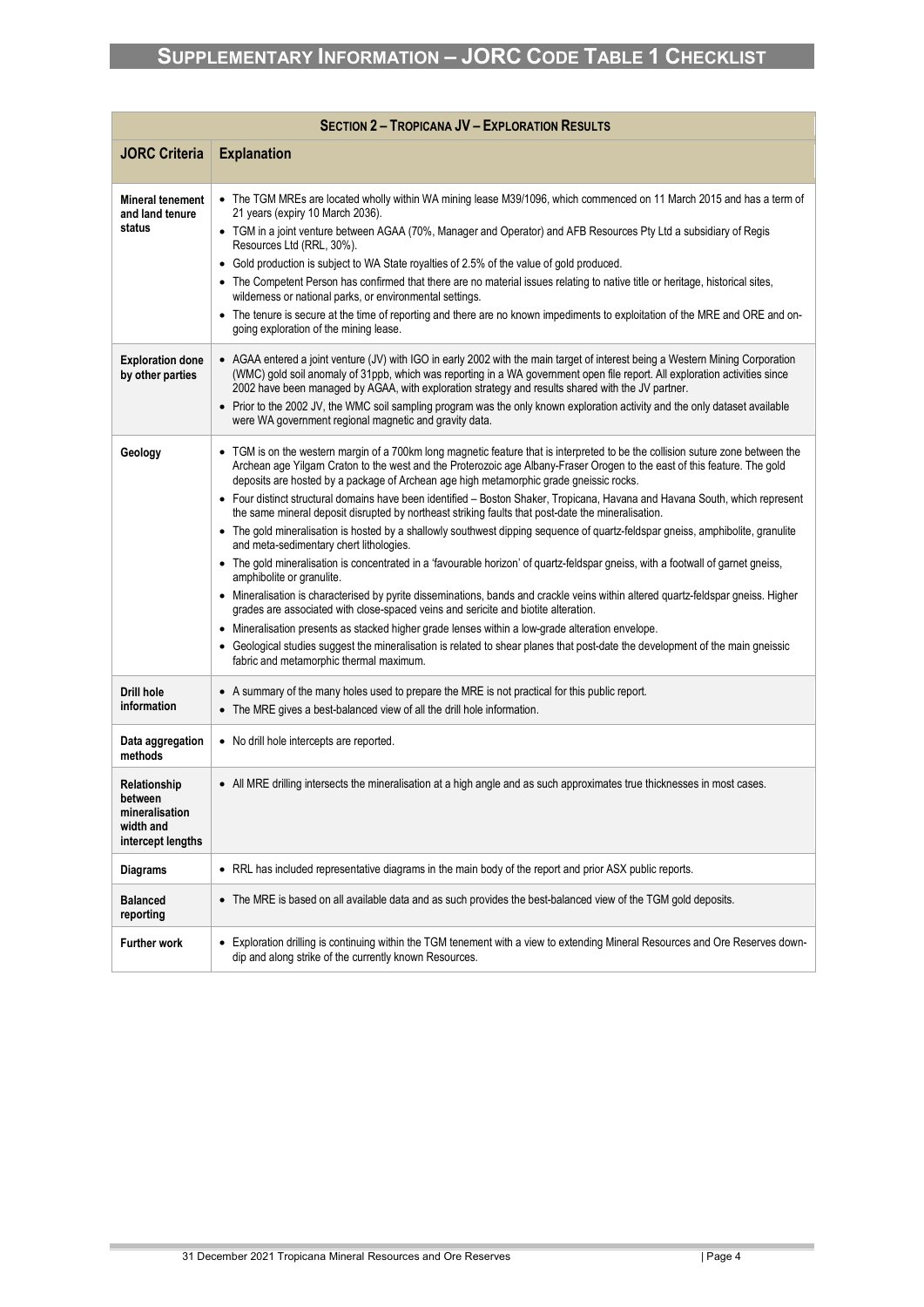|                                            | <b>SECTION 2 - TROPICANA JV - EXPLORATION RESULTS</b>                                                                                                                                                                                                                                                                                                                                                                                                                                                                                                                                                                                                                                                                                                                                                                                                                                                                                                                                                                                                                                                                                                                                                                                                                                                                                                                                                                                                                                                                                                                                                                                                                                                                                                                                                                                                 |
|--------------------------------------------|-------------------------------------------------------------------------------------------------------------------------------------------------------------------------------------------------------------------------------------------------------------------------------------------------------------------------------------------------------------------------------------------------------------------------------------------------------------------------------------------------------------------------------------------------------------------------------------------------------------------------------------------------------------------------------------------------------------------------------------------------------------------------------------------------------------------------------------------------------------------------------------------------------------------------------------------------------------------------------------------------------------------------------------------------------------------------------------------------------------------------------------------------------------------------------------------------------------------------------------------------------------------------------------------------------------------------------------------------------------------------------------------------------------------------------------------------------------------------------------------------------------------------------------------------------------------------------------------------------------------------------------------------------------------------------------------------------------------------------------------------------------------------------------------------------------------------------------------------------|
| <b>JORC Criteria</b>                       | <b>Explanation</b>                                                                                                                                                                                                                                                                                                                                                                                                                                                                                                                                                                                                                                                                                                                                                                                                                                                                                                                                                                                                                                                                                                                                                                                                                                                                                                                                                                                                                                                                                                                                                                                                                                                                                                                                                                                                                                    |
| Classification                             | The basis of classification of the TGM MREs into different JORC Code confidence categories is drill hole spacing.<br>$\bullet$ Open pit:<br>Measured Mineral Resources: average 25mE by 25mN collar spacing.<br>$\overline{\phantom{0}}$<br>Indicated Mineral Resources: average 50mE by 50mN collar spacing.<br>$\overline{\phantom{m}}$<br>Inferred Mineral Resources: average 100mE by 100mN collar spacing (or less) when evidence of geological or grade<br>$\overline{\phantom{0}}$<br>continuity is sufficient to support grade estimation.<br>• Underground:<br>Measured Mineral Resources: average 25mE by 25mN collar spacing.<br>$\qquad \qquad -$<br>Indicated Mineral Resources: average 25mE by 50mN intercept spacing.<br>$\overline{\phantom{0}}$<br>Inferred Mineral Resources: average 100mE by 100mN collar spacing (or less) when evidence of geological or grade<br>$\qquad \qquad -$<br>continuity is sufficient to support grade estimation.<br>The underground MRE has been calculated using Datamine's Mineable Shape Optimizer (MSO), using 1.70g/t cut-off.<br>$\overline{\phantom{0}}$<br>The underground MRE is then calculated as tonnes and grade inside the MSO volume at zero cut off.<br>• AGAA considers that the Measured Mineral Resources support mine planning with a 90% confidence interval of ±15% on<br>tonnage or grade on a quarterly production basis, with Indicated Mineral Resources having the same confidence but applicable<br>on an annual production basis.<br>• The Competent Person considers this classification takes in to account all relevant factors such as data reliability, confidence in<br>the continuity of geology and grades, and the quality, quantity and distribution of the data.<br>• The classification reflects the view of the Competent Person reporting the estimate. |
| <b>Audits or reviews</b>                   | • The open pit MRE methodology was audited by MRE consultants Quantitative Geoscience in 2007, 2009 and 2011.<br>• MRE consultants Golder Associates audited the 2015 estimate in 2015.<br>• MRE consultants Optiro reviewed and endorsed the MRE prepared in November 2017.<br>• MRE consultants SRK reviewed and endorsed the MRE prepared in November 2021.<br>• AGAA also conducts internal peer reviews on the completion of estimate updates.                                                                                                                                                                                                                                                                                                                                                                                                                                                                                                                                                                                                                                                                                                                                                                                                                                                                                                                                                                                                                                                                                                                                                                                                                                                                                                                                                                                                   |
| <b>Relative</b><br>Accuracy/<br>Confidence | • AGAA has carried out non-conditional simulation studies to confirm the relationship between drill spacing and 90% confidence<br>interval assumptions and found the study results in agreement with the drill spacing classification criteria described above.<br>• The trial 10mE by 10mN grade control pattern drilled within a 100 by 100m area during the project FS also confirmed the<br>precision assumptions and confidence in the MRE in that area.<br>• Mine reconciliation for the life-of-mine to date is satisfactory.                                                                                                                                                                                                                                                                                                                                                                                                                                                                                                                                                                                                                                                                                                                                                                                                                                                                                                                                                                                                                                                                                                                                                                                                                                                                                                                  |

|                              | <b>SECTION 3 - TROPICANA JV - MINERAL RESOURCES</b>                                                                                                                                                                                                                                                                                                      |  |  |  |
|------------------------------|----------------------------------------------------------------------------------------------------------------------------------------------------------------------------------------------------------------------------------------------------------------------------------------------------------------------------------------------------------|--|--|--|
| <b>JORC Criteria</b>         | <b>Explanation</b>                                                                                                                                                                                                                                                                                                                                       |  |  |  |
| Database<br>integrity        | • AGAA captures field data and drill hole logging directly into handheld devices or laptop computers using Field Marshall and<br>Geobank software.                                                                                                                                                                                                       |  |  |  |
|                              | • The drill hole data is managed in DataShed software, which is an industry system well recognised for management of<br>geoscientific drill hole information. Logging, assays and survey information is loaded directly into Datashed using data import<br>routines, with loading procedures incorporating quality control checking.                     |  |  |  |
|                              | • Data is validated following loading through visual inspection of results on-screen both spatially and using database queries and<br>cross section plots. Typical checks carried out against original records to ensure data accuracy include items such as<br>overlapping records, duplicate records, missing intervals, end of hole checks and so on. |  |  |  |
| <b>Site visits</b>           | • The MRE Competent Person is site based and is actively involved in the management and supervision of the MRE work.                                                                                                                                                                                                                                     |  |  |  |
| Geological<br>interpretation | • To control the MRE process, three dimensional digital solids were prepared in LeapFrog software for the mineralised zones, and<br>key geological units; dykes, shears and garnet-bearing gneiss.                                                                                                                                                       |  |  |  |
|                              | Mineralised solids were prepared using a nominal $\geq 0.3$ g/t Au drill hole cut-off grade to encompass the gold mineralisation<br>targeted for MRE. The dykes, shears and garnet-bearing gneiss solids were prepared from geological logging codes.                                                                                                    |  |  |  |
|                              | • Regolith units were prepared as digital surfaces below topography based on the geological logging.                                                                                                                                                                                                                                                     |  |  |  |
|                              | • The resulting MRE models encompass the mineralisation, the post-mineralisation barren dykes, the shears controlling higher<br>grade mineralisation and the main waste rock units that are the footwall and hangingwall to the mineralisation.                                                                                                          |  |  |  |
| <b>Dimensions</b>            | • The open pit MRE is reported within an open pit Lerchs-Grossman-Analysis (LGA) pit optimisation 'shell' based on a gold price<br>of \$A2,072/oz (\$US1,500/oz), and life-of-mine pit designs.                                                                                                                                                          |  |  |  |
|                              | • This reporting shell has dimensions of approximately 4.7km along strike, up to 1km wide and up to 450m deep, spanning all the<br>major deposits.                                                                                                                                                                                                       |  |  |  |

× and the state of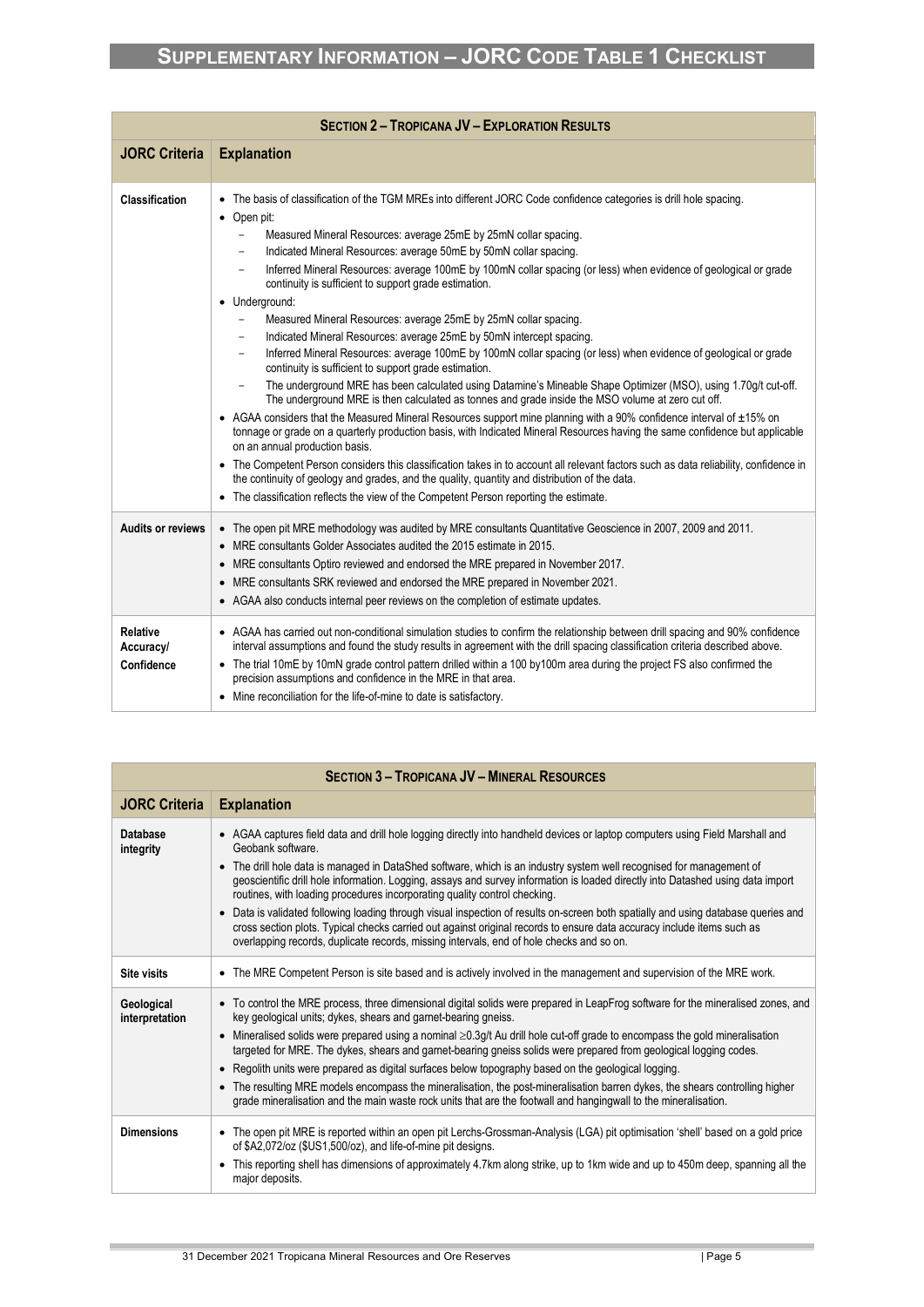|                                                  | <b>SECTION 3 - TROPICANA JV - MINERAL RESOURCES</b>                                                                                                                                                                                                                                                                                                                                                                                                                                                                                                                                                                                                                                                                                                                                                                                                                                                                                                                                                                                                                                                                                                                                                                                                                                                                                                                                                                                                                                                                                                                                                                                                                                                                                                                                                                                                                                                                                                                                                                                                                                                                                                                                                                                                                                                                                                                                                                                                                                                                                                                                                                                                                                                                                                                                                                                                                                                                                                                                  |
|--------------------------------------------------|--------------------------------------------------------------------------------------------------------------------------------------------------------------------------------------------------------------------------------------------------------------------------------------------------------------------------------------------------------------------------------------------------------------------------------------------------------------------------------------------------------------------------------------------------------------------------------------------------------------------------------------------------------------------------------------------------------------------------------------------------------------------------------------------------------------------------------------------------------------------------------------------------------------------------------------------------------------------------------------------------------------------------------------------------------------------------------------------------------------------------------------------------------------------------------------------------------------------------------------------------------------------------------------------------------------------------------------------------------------------------------------------------------------------------------------------------------------------------------------------------------------------------------------------------------------------------------------------------------------------------------------------------------------------------------------------------------------------------------------------------------------------------------------------------------------------------------------------------------------------------------------------------------------------------------------------------------------------------------------------------------------------------------------------------------------------------------------------------------------------------------------------------------------------------------------------------------------------------------------------------------------------------------------------------------------------------------------------------------------------------------------------------------------------------------------------------------------------------------------------------------------------------------------------------------------------------------------------------------------------------------------------------------------------------------------------------------------------------------------------------------------------------------------------------------------------------------------------------------------------------------------------------------------------------------------------------------------------------------------|
| <b>JORC Criteria</b>                             | <b>Explanation</b>                                                                                                                                                                                                                                                                                                                                                                                                                                                                                                                                                                                                                                                                                                                                                                                                                                                                                                                                                                                                                                                                                                                                                                                                                                                                                                                                                                                                                                                                                                                                                                                                                                                                                                                                                                                                                                                                                                                                                                                                                                                                                                                                                                                                                                                                                                                                                                                                                                                                                                                                                                                                                                                                                                                                                                                                                                                                                                                                                                   |
|                                                  | • The underground MRE extends from the base of the open pit MRE below the open pit designs, extending down dip by up to a<br>plan length of 900m at Havana and Boston Shaker and 270m at Tropicana.                                                                                                                                                                                                                                                                                                                                                                                                                                                                                                                                                                                                                                                                                                                                                                                                                                                                                                                                                                                                                                                                                                                                                                                                                                                                                                                                                                                                                                                                                                                                                                                                                                                                                                                                                                                                                                                                                                                                                                                                                                                                                                                                                                                                                                                                                                                                                                                                                                                                                                                                                                                                                                                                                                                                                                                  |
| <b>Estimation and</b><br>modelling<br>techniques | • The TGM MRE was updated in August 2021:<br>A single model was created to estimate both the open pit and underground MRE.<br>Has been estimated from the drill hole data available to 27 <sup>th</sup> July 2021, which included 21,029 drill holes for a total of<br>1,541,304m of drilling; 1,679 holes were DD for 610,234m and 2,821 holes were RC for 327,573m. An additional 16,529<br>RC Grade Control holes were used in the estimate (603,497m).<br>The drill hole data was composited to 2m lengths within geological estimation domains using Vulcan software.<br>Grade top-cut or caps were applied to the composites after examining cumulative probability plots of the data, and high-<br>grade estimation limits were applied to limit the spatial spread of high grades in weakly mineralised domains.<br>The composite data was declustered in each estimation domain using cell declustering with varying cell sizes, to<br>determine a stable declustered mean grade.<br>Gold continuity was interpreted for each estimation domain and grades for large panels were estimated using ordinary<br>block kriging in Isatis software, with estimation panel dimension 24mE by 36mN by 12mElv.<br>A multi-pass search was used to account for the different drill hole spacings after incorporating the grade control drilling<br>into the estimate. A short search-radius was used to estimate blocks in and around the grade control data, with an<br>expanding search up to 120m x 120m used for wider-spaced data.<br>Selective Mining Unit (SMU) grades were then estimated for each panel using the Local Uniform Conditioning (LUC)<br>method, where the SMU grade distribution within each panel is estimated through a change of support correction, and<br>the SMUs localised so the distribution within the panel reflects the local grade trends in nearby data. The information<br>effect of 12mE by 12mN grade control information was accommodated in the change of support from panels to SMUs.<br>The SMU dimensions were set to prepare multiple SMUs per panel with SMU dimensions of 12mE by 12mN by 3mElv.<br>The elevation heights nominally match the mining flitch heights applied at each area.<br>The estimate model was validated by comparing (input) data declustered means for each domain to the respective<br>(output) block estimated grades both globally within each domain and locally using moving window 'swath-plot'. On<br>screen visual inspections were also completed in plan and section to ensure that the grade trends observed in the data<br>were acceptably reproduced in the estimates without over extrapolation in areas of sparse drilling.<br>Comparison of the open pit MRE forecasts to mine production indicates acceptable forecasting performance for monthly,<br>quarterly and annual reconciliation periods.<br>• Sulphur is modelled as a secondary variable in all TGM MRE models using OBK methods. |
| Moisture                                         | • Tonnages are estimated on a dry basis.                                                                                                                                                                                                                                                                                                                                                                                                                                                                                                                                                                                                                                                                                                                                                                                                                                                                                                                                                                                                                                                                                                                                                                                                                                                                                                                                                                                                                                                                                                                                                                                                                                                                                                                                                                                                                                                                                                                                                                                                                                                                                                                                                                                                                                                                                                                                                                                                                                                                                                                                                                                                                                                                                                                                                                                                                                                                                                                                             |
| Cut-off<br>parameters                            | $\bullet$ Open pit:<br>The open pit estimate is reported within a pit optimisation shell with an assumed gold price of \$US1,500/oz (\$A2,072/oz)<br>and cost assuming back-filling of pits where possible.<br>On the basis described above, and assuming lower processing costs and higher metallurgical oxide ore, the cut-off are<br>$\geq$ 0.3g/t Au for oxide MREs and $\geq$ 0.4g/t Au for transitional and fresh MREs.<br>• Underground:<br>The underground MRE cut-off grade uses a gold price of \$US1,500/oz (\$A2,072/oz) and underground mining and<br>processing cost assumptions for fresh MRE.<br>The cut-off grade for reporting the underground MRE on this basis is 1.70g/t Au.<br>$\overline{\phantom{0}}$                                                                                                                                                                                                                                                                                                                                                                                                                                                                                                                                                                                                                                                                                                                                                                                                                                                                                                                                                                                                                                                                                                                                                                                                                                                                                                                                                                                                                                                                                                                                                                                                                                                                                                                                                                                                                                                                                                                                                                                                                                                                                                                                                                                                                                                        |
| Mining factors or<br>assumptions                 | • The mining factors and assumptions for the open pit MRE consider the established mining method of conventional truck and<br>shovel mining with blasting of 12m benches.<br>• Open pit ore is mined in four 1/4 blast height flitches, with ore predefined by 12mE by 12mN RC grade control drilling and 1m<br>downhole sampling.<br>• The assumed open pit mining selectivity are the SMU dimensions assumed for the LUC estimates.<br>The assumption for the underground MRE is long-hole open stoping between 17.5m levels.<br>٠<br>No MRE margin (extremal) dilution has been modelled in either estimate.<br>$\bullet$<br>Eventual prospects of economic extraction for the open pit MRE have been assessed through pit optimisation studies and<br>٠<br>reporting the MRE within pit designs and a pit optimisation shell.<br>• For the underground MRE fraction, stope optimiser software has been used to create potential stope shapes that have a grade<br>that exceeds 1.70g/t Au.                                                                                                                                                                                                                                                                                                                                                                                                                                                                                                                                                                                                                                                                                                                                                                                                                                                                                                                                                                                                                                                                                                                                                                                                                                                                                                                                                                                                                                                                                                                                                                                                                                                                                                                                                                                                                                                                                                                                                                                       |
| Metallurgical<br>factors or<br>assumptions       | • The ore processing method at TGM is well-established with conventional, crushing, grinding then carbon-in-leach (CIL)<br>extraction of gold followed by electrowinning to produce gold doré bars.<br>• An average metallurgical recovery as described in Section 4 further below, has been assumed for both the open pit and<br>underground MREs based on metallurgical testing completed as part of the FS for the Havana Open Pit.                                                                                                                                                                                                                                                                                                                                                                                                                                                                                                                                                                                                                                                                                                                                                                                                                                                                                                                                                                                                                                                                                                                                                                                                                                                                                                                                                                                                                                                                                                                                                                                                                                                                                                                                                                                                                                                                                                                                                                                                                                                                                                                                                                                                                                                                                                                                                                                                                                                                                                                                               |
| Environmental<br>factors or<br>assumptions       | • TGM operates under an environmental management plan that meets or exceeds all statutory and legislative requirements.<br>Mined waste rock is disposed in waste dumps which are progressively rehabilitated as mining progresses with any potentially<br>acid generating waste encapsulated in non-acid generating material.                                                                                                                                                                                                                                                                                                                                                                                                                                                                                                                                                                                                                                                                                                                                                                                                                                                                                                                                                                                                                                                                                                                                                                                                                                                                                                                                                                                                                                                                                                                                                                                                                                                                                                                                                                                                                                                                                                                                                                                                                                                                                                                                                                                                                                                                                                                                                                                                                                                                                                                                                                                                                                                        |

g. and the state of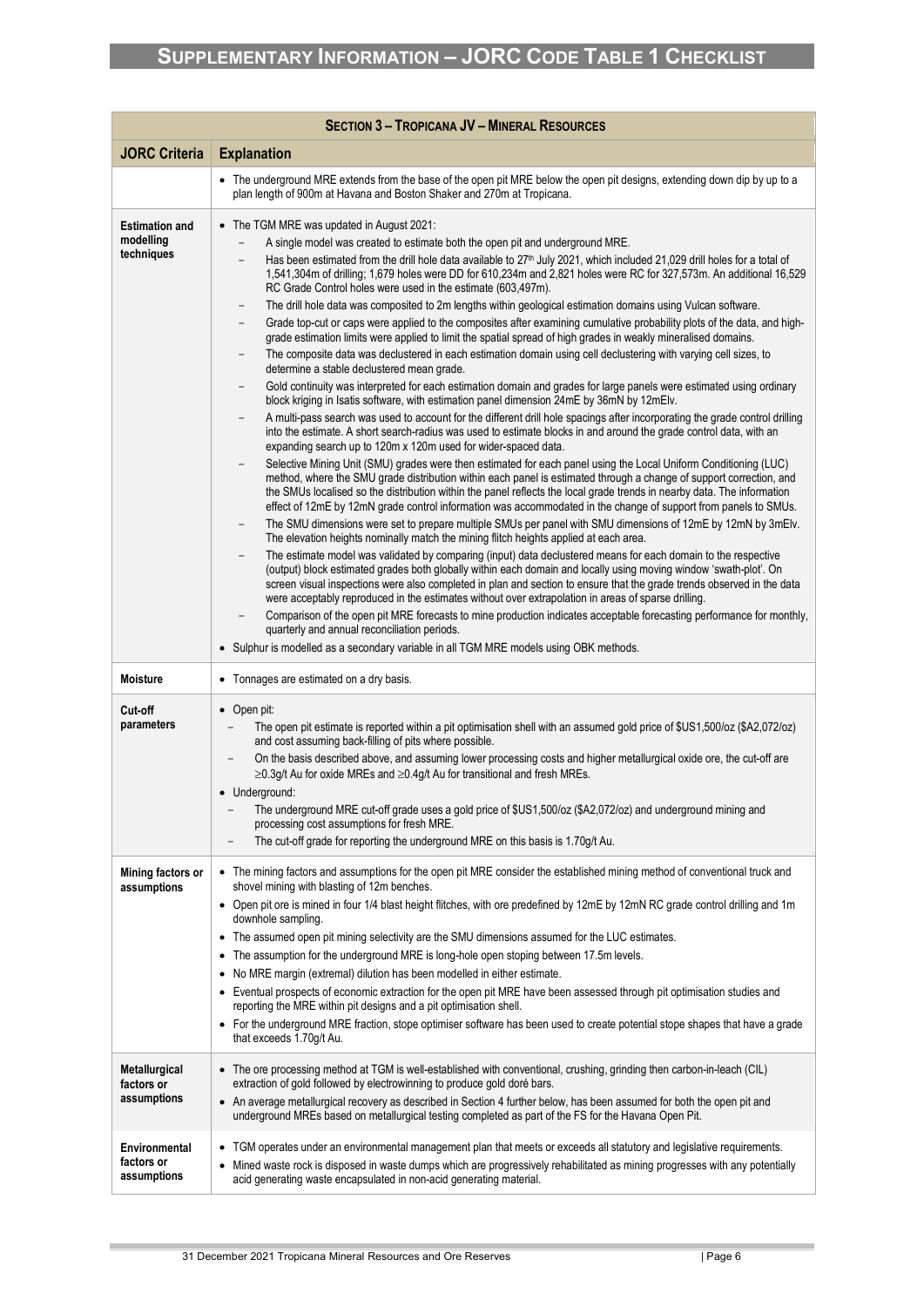| <b>SECTION 3 - TROPICANA JV - MINERAL RESOURCES</b> |                                                                                                                                                                                                                                                                                                                                    |  |
|-----------------------------------------------------|------------------------------------------------------------------------------------------------------------------------------------------------------------------------------------------------------------------------------------------------------------------------------------------------------------------------------------|--|
| <b>JORC Criteria</b>                                | <b>Explanation</b>                                                                                                                                                                                                                                                                                                                 |  |
|                                                     | • A tailing storage facility is used to contain and capture process residues.<br>• The mine produces rehabilitation plans for ongoing rehabilitation and mine closure plans, and the costs are included in the ORE<br>financial model.                                                                                             |  |
| <b>Bulk density</b>                                 | • AGAA routinely collects in situ bulk density measurements on ~10cm long core segments using the Archimedes Principle<br>method of dry weight versus weight in water. There are ~206,395 density measurements in the estimation database with ~98%<br>of measurements from fresh rock and the remainder in the regolith or cover. |  |
|                                                     | • Measurements are collected over 1 to 5m intervals targeting intervals that are deemed representative of key lithologies in fresh<br>rock. Density has been collected on core within the regolith from 'core-from-surface' drill holes, with the measurement method<br>accounting for voids.                                      |  |
|                                                     | • Depending on rock type density ranges of 1.89 to 2.18 t/m <sup>3</sup> in the saprolite and ranges from 2.56 to 2.96 t/m <sup>3</sup> in the transitional<br>and fresh rock domains.                                                                                                                                             |  |
|                                                     | • Density is estimated by OBK in the MREs apart from a few minor domains with sparse data (such as the regolith), where density<br>is assigned as a mean of the data.                                                                                                                                                              |  |

| <b>SECTION 4 - TROPICANA GOLD MINE - ORE RESERVES</b>                           |                                                                                                                                                                                                                                                                                                                                                                                                                                                                                                                                                                                                                                                                                                                                                                                                                                                                                                                                                                                                                                                                                                                                                                                                                           |  |
|---------------------------------------------------------------------------------|---------------------------------------------------------------------------------------------------------------------------------------------------------------------------------------------------------------------------------------------------------------------------------------------------------------------------------------------------------------------------------------------------------------------------------------------------------------------------------------------------------------------------------------------------------------------------------------------------------------------------------------------------------------------------------------------------------------------------------------------------------------------------------------------------------------------------------------------------------------------------------------------------------------------------------------------------------------------------------------------------------------------------------------------------------------------------------------------------------------------------------------------------------------------------------------------------------------------------|--|
| <b>JORC Criteria</b>                                                            | <b>Explanation</b>                                                                                                                                                                                                                                                                                                                                                                                                                                                                                                                                                                                                                                                                                                                                                                                                                                                                                                                                                                                                                                                                                                                                                                                                        |  |
| <b>Mineral Resource</b><br>estimate for<br>conversion to<br><b>Ore Reserves</b> | • The MRE used for the open pit ORE is described in the preceding sections of this JORC Table 1.<br>• The estimate used for the underground ORE study is the underground MRE described in the preceding sections of this JORC<br>Table 1.<br>• The TGM MREs are reported inclusive of the open pit and underground OREs.                                                                                                                                                                                                                                                                                                                                                                                                                                                                                                                                                                                                                                                                                                                                                                                                                                                                                                  |  |
| <b>Site visits</b>                                                              | The Competent Persons for the TGM OREs work onsite and as such have a good knowledge of the operation and regular<br>contact with personnel providing key inputs to the estimate.                                                                                                                                                                                                                                                                                                                                                                                                                                                                                                                                                                                                                                                                                                                                                                                                                                                                                                                                                                                                                                         |  |
| <b>Study status</b>                                                             | $\bullet$ Open pit:<br>Mine design using conventional mining methods and current processing operations confirming that the mine plans are<br>technically feasible and economically viable.<br>• Underground:<br>Mine design using conventional mining methods and current processing operations confirming that the mine plans are<br>technically feasible and economically viable.                                                                                                                                                                                                                                                                                                                                                                                                                                                                                                                                                                                                                                                                                                                                                                                                                                       |  |
| Cut-off<br>parameters                                                           | $\bullet$ Open pit:<br>The open pit ORE cut-off grade is reported within a pit design with an assumed gold price of \$US1,200/oz (\$A1,633/oz)<br>and costs assuming some back-filling of pits.<br>On the basis described above, the cut-off is $\geq 0.6$ g/t Au for oxide ORE and $\geq 0.7$ g/t Au for transitional and fresh ORE.<br>$\overline{\phantom{a}}$<br>• Underground:<br>The underground ORE cut-off grade has been determined at a gold price of \$US1,200/oz (\$A1,633/oz)<br>$\overline{\phantom{a}}$<br>The cut-off grade used to define the underground mine plan in Boston Shaker is 2.7g/t. This cut-off grade is elevated to<br>ensure the life of the underground mine aligns with the open pit and to ensure elevated margin on ore produced as per<br>corporate goals.<br>The cut-off grade used to define the underground mine plan in Tropicana is 2.1g/t, derived as a breakeven cut-off grade.<br>Costs include processing and maintenance fixed and variable costs, general administration costs, ore premium including re-<br>handle and overhaul, closure costs and all non-mining related stay-in-business capital expenses. Underground costs include<br>development and stoping costs. |  |
| Mining factors or<br>assumptions                                                | $\bullet$ Open pit:<br>The open cut material is scheduled to be mined using conventional methods using a large hydraulic shovel/excavator fleet<br>$\overline{\phantom{a}}$<br>matched with large rear dump trucks. The pits are designed based on 12m benches.<br>Overall wall angles for the open pit designs range between ∼36° for the footwall and 60° for the hanging wall. Conventional<br>drill and blast techniques are used to break the rock.<br>Within the open pit MRE model, ore loss and dilution are accounted for in the selectivity of the SMU sizes volume, as such<br>no further factors are applied.<br>• Underground:<br>The Boston Shaker underground is designed using conventional longitudinal and transverse stoping method. The stopes<br>are designed with a footwall angle of 40°.                                                                                                                                                                                                                                                                                                                                                                                                          |  |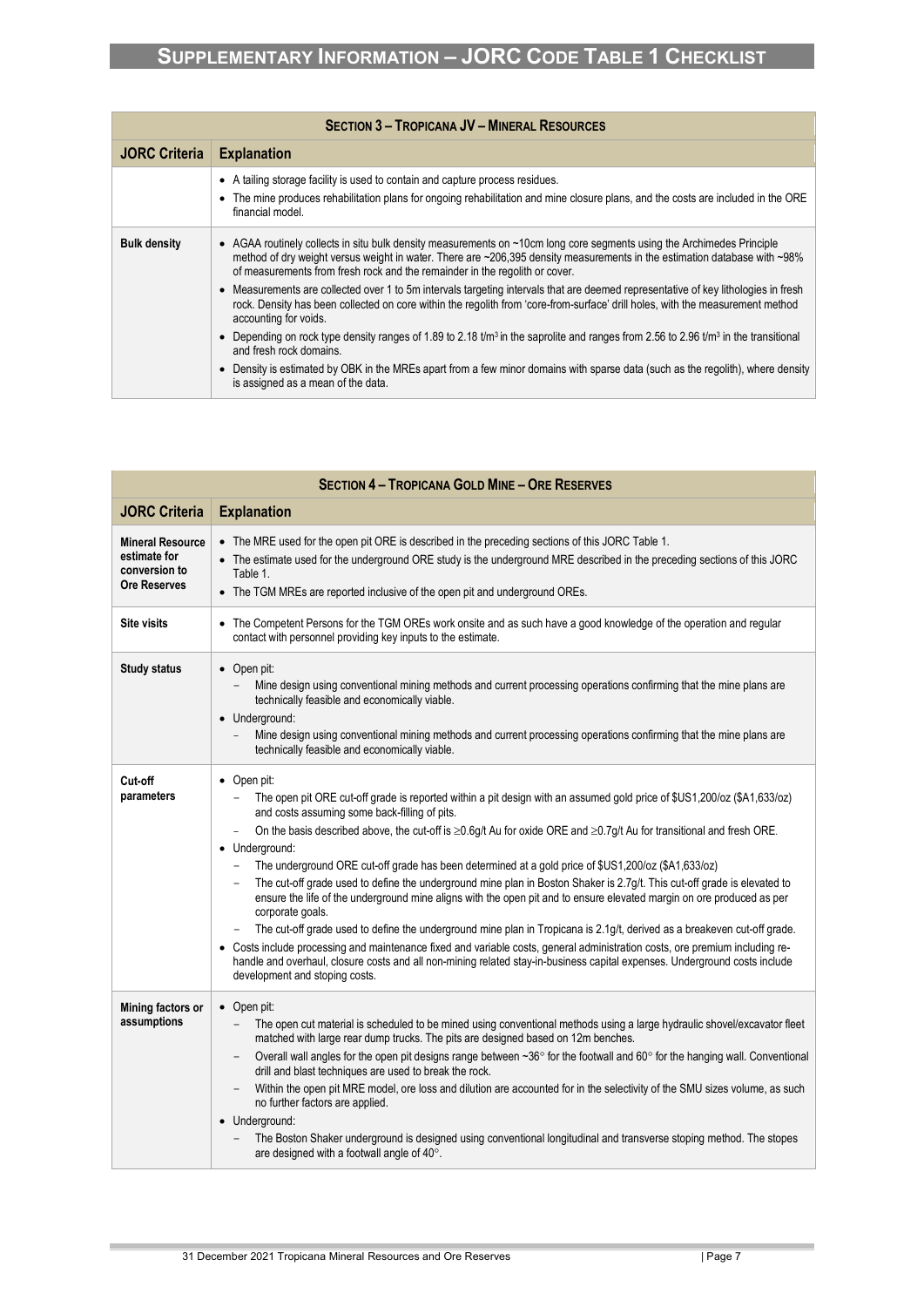| <b>SECTION 4 - TROPICANA GOLD MINE - ORE RESERVES</b> |                                                                                                                                                                                                                                                                                                                                                                                                                                                                                                                                                                                                                                                                                                                                                                                                                                                                       |  |
|-------------------------------------------------------|-----------------------------------------------------------------------------------------------------------------------------------------------------------------------------------------------------------------------------------------------------------------------------------------------------------------------------------------------------------------------------------------------------------------------------------------------------------------------------------------------------------------------------------------------------------------------------------------------------------------------------------------------------------------------------------------------------------------------------------------------------------------------------------------------------------------------------------------------------------------------|--|
| <b>JORC Criteria</b>                                  | <b>Explanation</b>                                                                                                                                                                                                                                                                                                                                                                                                                                                                                                                                                                                                                                                                                                                                                                                                                                                    |  |
|                                                       | Planned mining dilution for the underground operation has been designed into the mining shapes, with a further 10%<br>unplanned dilution factor applied.<br>New infrastructure appropriate for an underground mine of the size and life of the underground ORE has been planned and<br>costed.<br>Mining recovery of development ore is assumed to be 100% and production ore is assumed to be 90%.<br>Factors based on geotechnical modelling have been used to assume an amount of ore left in-situ for stope pillars where<br>required.<br>• Inferred Mineral Resources are excluded from both the open pit and the underground OREs.                                                                                                                                                                                                                              |  |
| Metallurgical<br>factor or<br>assumptions             | • The metallurgical process for TGM's ores is established and is a process flow of crushing, high pressure grinding rolls, milling,<br>and the recovery of gold through CIL and electrowinning to produce gold bars.<br>• Gold recovery factors are based on extensive metallurgical testing and range from 92.5% recovery in mineralised transported<br>material down to 87.4% recovery in fresh rock.<br>• No deleterious elements are present in the open pit or underground ores.<br>• In the project FS, pilot scale metallurgical testing was carried out on large diameter (PQ) core collected in a spatially<br>representative manner from the deposit.<br>• To date metallurgical recoveries have been consistent with the forecasts from these studies.<br>• As a gold mine, the gold doré bars produced are not subject to any specification requirements. |  |
| Environmental                                         | • TGM operates under an environmental management plan that meets or exceeds all statutory and legislative requirements.<br>• Rock waste is disposed in waste dumps which are progressively rehabilitated as mining progresses with any potentially acid<br>generating waste co-mingled with non-acid generating material and encapsulated in non-acid generating material.<br>• A tailing storage facility is used to contain and capture process residues.<br>• The mine produces rehabilitation plans for ongoing rehabilitation and mine closure plans, and the costs are included in the ORE<br>financial model.                                                                                                                                                                                                                                                  |  |
| <b>Infrastructure</b>                                 | • All major infrastructure required for the mining and processing is in place.<br>• The owner and contractor staffing are fully complete, with personnel sourced on a fly-in-out basis from Perth or Kalgoorlie.<br>• No other significant infrastructure is anticipated and sustaining capital cost for infrastructure are included in the financial model.                                                                                                                                                                                                                                                                                                                                                                                                                                                                                                          |  |
| Costs                                                 | • The capital cost of removing waste overburden is included in the evaluation of the applicable pit or underground mine designs.<br>Mining operating costs are provided by the mining contractor and other costs are derived from the mine operating budget.<br>$\bullet$<br>• There are no deleterious elements and as such related costs are not relevant.<br>• The source of \$A:\$US exchange rates is AGAA corporate guidance.<br>• Transportation charges for gold doré bars is relatively minor and are charged on a contract basis with the refinery.<br>• Treatment and refining charges are included in the refining contract and there are no specification ore penalties associated with<br>treatment and refining.<br>• WA State royalties are levied at 2.5% of the value of gold produced.                                                             |  |
| <b>Revenue factors</b>                                | • The assumption for gold prices for ORE is based on corporate guidance and assessment of historical prices.<br>• The A\$ to US\$ exchange rate (FX) is also based on corporate guidance and assessment of historical exchange rates.                                                                                                                                                                                                                                                                                                                                                                                                                                                                                                                                                                                                                                 |  |
| <b>Market</b><br>assessment                           | • No market assessment has been completed for TGM ORE given the ready saleability of gold.<br>RRL's share of TGM's gold is sold to the Perth mint or through agreements with several financial institutions.<br>$\bullet$                                                                                                                                                                                                                                                                                                                                                                                                                                                                                                                                                                                                                                             |  |
| Economic                                              | • The inputs into the economic analysis for the underground ORE update have already been described above in previous<br>subsections.<br>The economic evaluation has been carried out on a real basis (adjusted for inflation) with rates provided by AGAA corporate.<br>$\bullet$<br>• The confidence in most of the economic inputs is high as TGM is an operating mine and as such, operating and capital costs<br>are well understood.<br>• The confidence in metal prices and exchange rates is consistent with routine industry practices with the data derived from<br>reputable forecasters.<br>• The discount rate used for NPV calculations is derived from the weighted average cost of capital in Australia.                                                                                                                                               |  |
| Social                                                | • TGM has all necessary agreements in place with key stakeholders and matters leading to social licence to operate.                                                                                                                                                                                                                                                                                                                                                                                                                                                                                                                                                                                                                                                                                                                                                   |  |
| Other                                                 | • There are no material naturally occurring risks associated with the TGM.<br>There are no material legal agreements or marketing arrangements not already discussed in prior sub sections of this table.<br>There are no unresolved third-party matters hindering the extraction of the open pit or underground OREs.<br>$\bullet$<br>• Necessary government and statutory approvals are current.                                                                                                                                                                                                                                                                                                                                                                                                                                                                    |  |